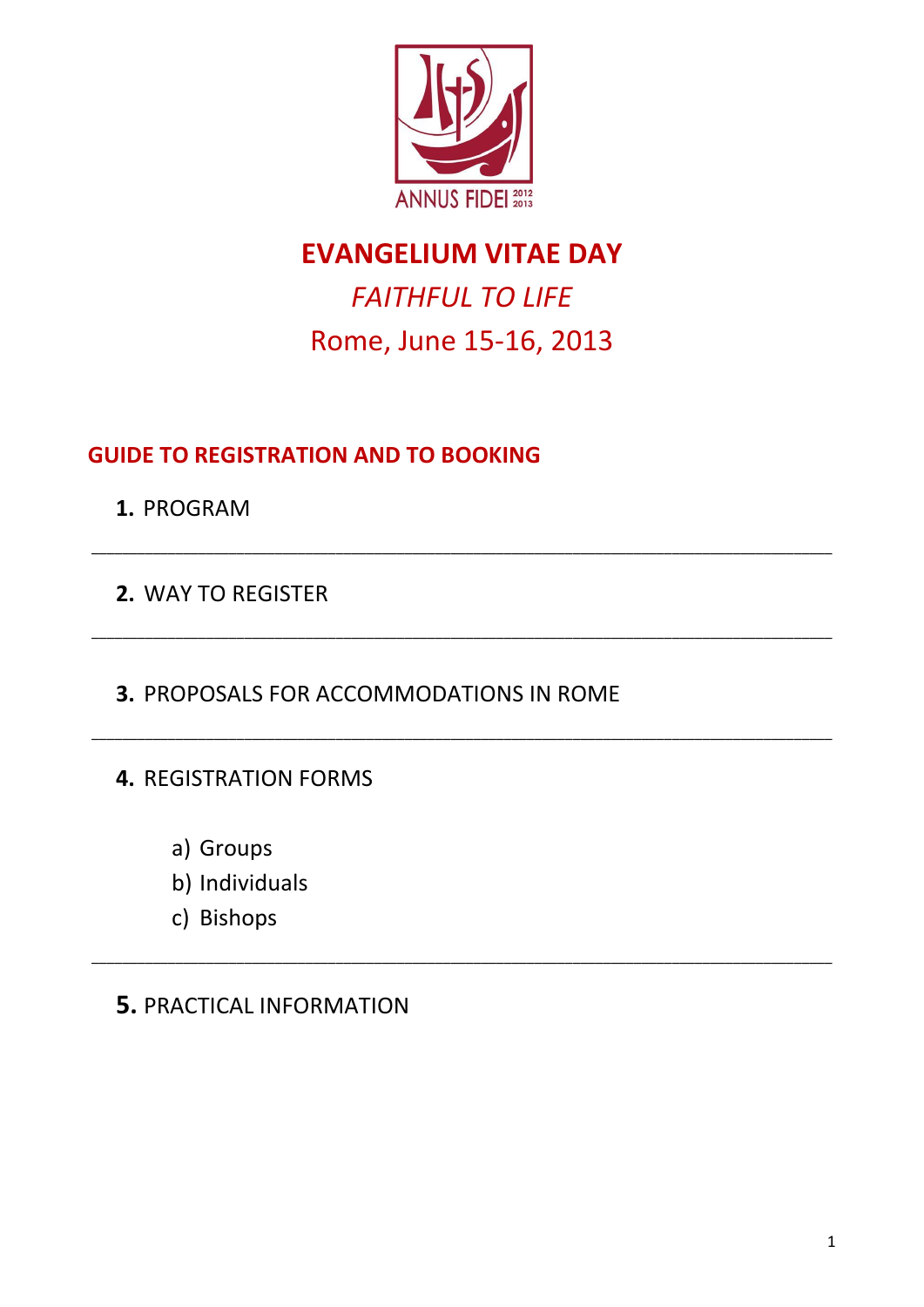

*FAITHFUL TO LIFE* Rome, June 15-16, 2013

## **1. PROGRAM**

N.B. The program below contains the listing of the general events for all those participating in the *Evangelium Vitae* Day. **The details pertaining to the events for particular language groups are listed later in this packet**.

\_\_\_\_\_\_\_\_\_\_\_\_\_\_\_\_\_\_\_\_\_\_\_\_\_\_\_\_\_\_\_\_\_\_\_\_\_\_\_\_\_\_\_\_\_\_\_\_\_\_\_\_\_\_\_\_\_\_\_\_\_\_\_\_\_\_\_\_\_\_\_\_\_\_\_\_\_\_\_\_\_\_\_\_\_\_\_\_\_\_\_\_\_\_\_\_\_\_\_\_\_\_\_\_\_\_\_\_\_\_\_\_\_\_\_\_\_\_\_\_\_\_\_\_\_\_\_\_\_\_\_\_\_\_\_\_\_\_\_\_\_\_\_\_\_\_\_\_\_\_\_\_\_\_\_\_\_\_\_\_\_\_\_\_\_\_\_\_\_\_\_\_\_\_\_\_\_\_\_\_\_\_\_

**Saturday, June 15** 

### *Morning*

9:30

**Catechesis on** *Evangelium Vitae for Diverse Language Groups — Holy Mass In various locations around the City*

## *Afternoon*

From 2:00 pm until 5:00 pm

## **Pilgrimage to the Tomb of the Apostle Peter**

*The Organizing Secretariat will communicate to individual groups the particular time at which they are to meet at the fountain on the left side of St. Peter's Square*

### 3:00-6:00

### **Eucharistic Adoration and the Sacrament of Penance**

*Certain churches close to St. Peter's will welcome pilgrims for Eucharistic Adoration and the celebration of the Sacrament of Penance.* 

## *Evening*

### 8:30

## **Candlelight Procession and Prayer Vigil**

 *The procession will begin at the start of Via della Conciliazione and conclude in Piazza Pio XII.*

\_\_\_\_\_\_\_\_\_\_\_\_\_\_\_\_\_\_\_\_\_\_\_\_\_\_\_\_\_\_\_\_\_\_\_\_\_\_\_\_\_\_\_\_\_\_\_\_\_\_\_\_\_\_\_\_\_\_\_\_\_\_\_\_\_\_\_\_\_\_\_\_\_\_\_\_\_\_\_\_\_\_\_\_\_\_\_\_\_\_\_\_\_\_\_\_\_\_\_\_\_\_\_\_\_\_\_\_\_\_\_\_\_\_\_\_\_\_\_\_\_\_\_\_\_\_\_\_\_\_\_\_\_\_\_\_\_\_\_\_\_\_\_\_\_\_\_\_\_\_\_\_\_\_\_\_\_\_\_\_\_\_\_\_\_\_\_\_\_\_\_\_\_\_\_\_\_\_\_\_\_\_\_

### **Sunday, June 16**

9:00 **Holy Mass celebrated by the Holy Father** *St. Peter's Square*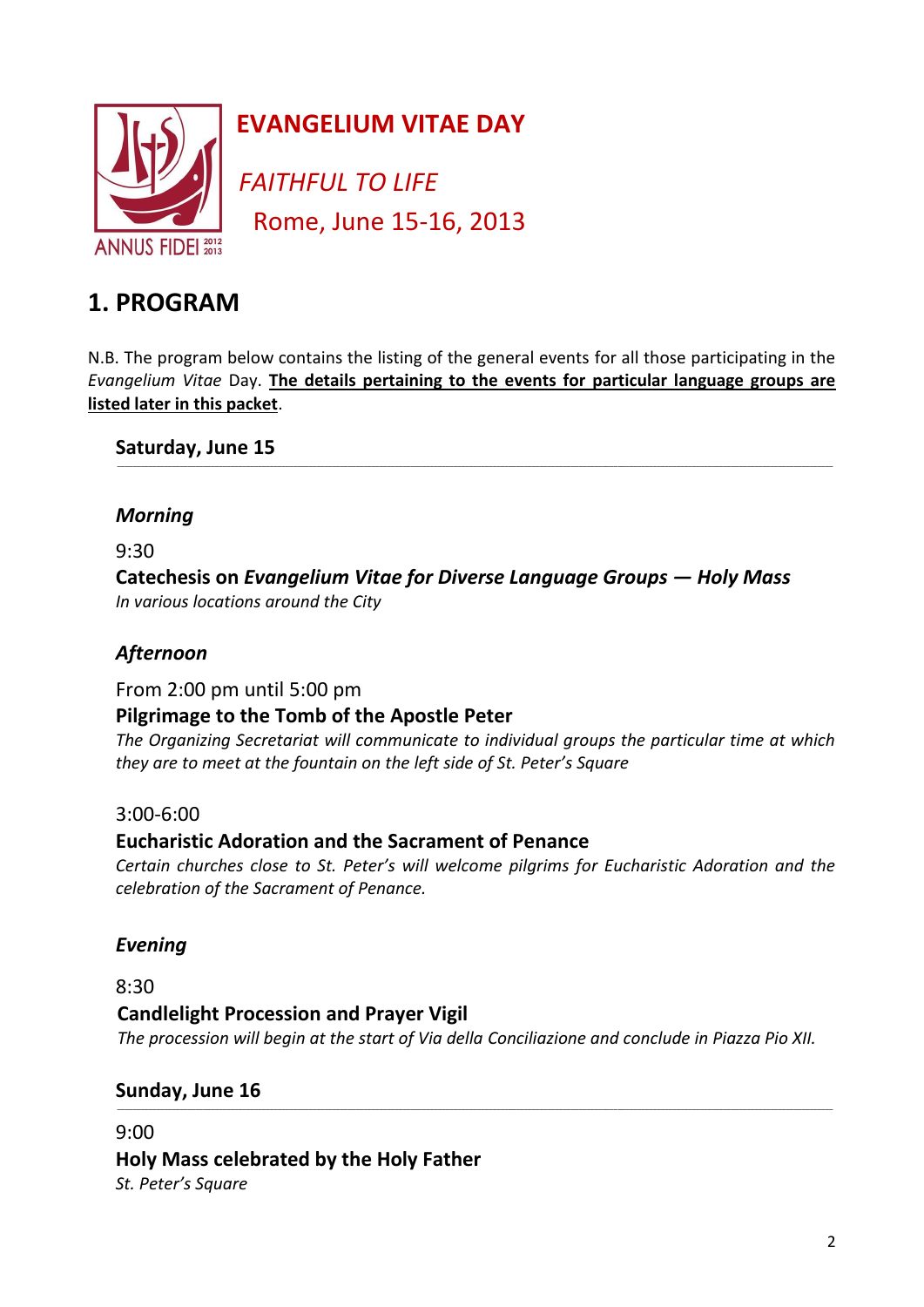

*FAITHFUL TO LIFE* Rome, June 15-16, 2013

## **2. REGISTRATION**

In order to participate in the Evangelium Vitae celebration **it is mandatory that everyone register according to one of the following three categories: a) groups, b) individuals, or c) Bishops**.

There are two ways to register:

a) on-line through the *Year of Faith* website **www.annusfidei.va**, under the "Events" tab. Registration forms are currently available in Italian, English and Spanish.

b) by fax or email, by sending the completed registration foRm to the following fax number: +39.06.698.80513; or, if the registration form has been scanned, to the following email address: [registration@annusfidei.va](mailto:registration@annusfidei.va).

**Registering in the ways listed above is also mandatory for the following situations:**

i) for those who wish to participate **only in the Mass which the Holy Father will celebrate in St. Peter's Square on Sunday, June 16**;

ii) for those who wish to participate **only in the Pilgrimage to the Tomb of Peter** (from 14:00 until 17:00 on Saturday, June 15).

**Registration is mandatory for security reasons.**

## **All registration forms must be received by the Organizing Secretariat by Thursday, MAY 30, 2013.**

## **3. ACCOMMODATIONS IN ROME**

The Opera Romana Pellegrinaggi has prepared, for those who should so desire, various accommodation packages specifically for those attending this event.

The proposals include four accommodation options:

a) Religious Institute (€80 per night);

- b) Hotel, 3 star (€100 per night);
- c) Hotel, 4 star (€120 per night);
- d) Religious House **(reserved for religious)** (€55 per night).
- N.B. 1) The proposals **a), b) c)** e **d)** include, in addition to lodging, half board (beverages excluded) and, i) the Pilgrim Kit; ii) one box lunch box for June 16 and iii) medical insurance.

2) For those requesting proposals **a)** and **d)** (Religious Institute/Religious House), there will be two or more beds in each room.

**In order to personalize your travel and stay (flights, extended days, transportation or other services) please contact the Opera Romana Pellegrinaggi directly at[: annusfidei@orpnet.org](mailto:annusfidei@orpnet.org)**.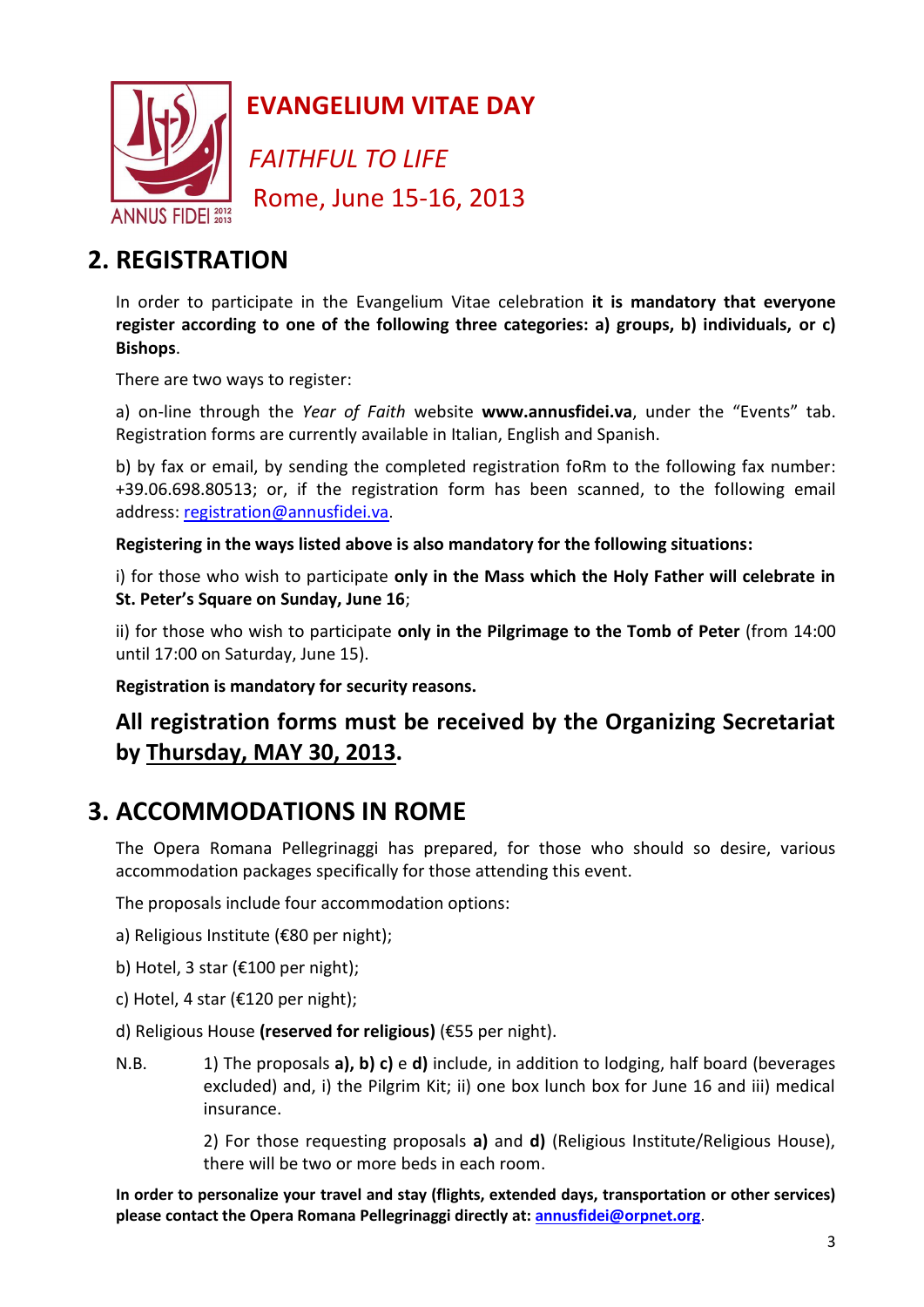

*FAITHFUL TO LIFE* Rome, June 15-16, 2013

# **4. REGISTRATION FORMS**

- **a) Form for GROUPS**
- **b) Form for INDIVIDUALS**
- **c) Form for BISHOPS**
- **NB: Form a) for GROUPS must be used for any groups of two or more persons. This includes couples and families.**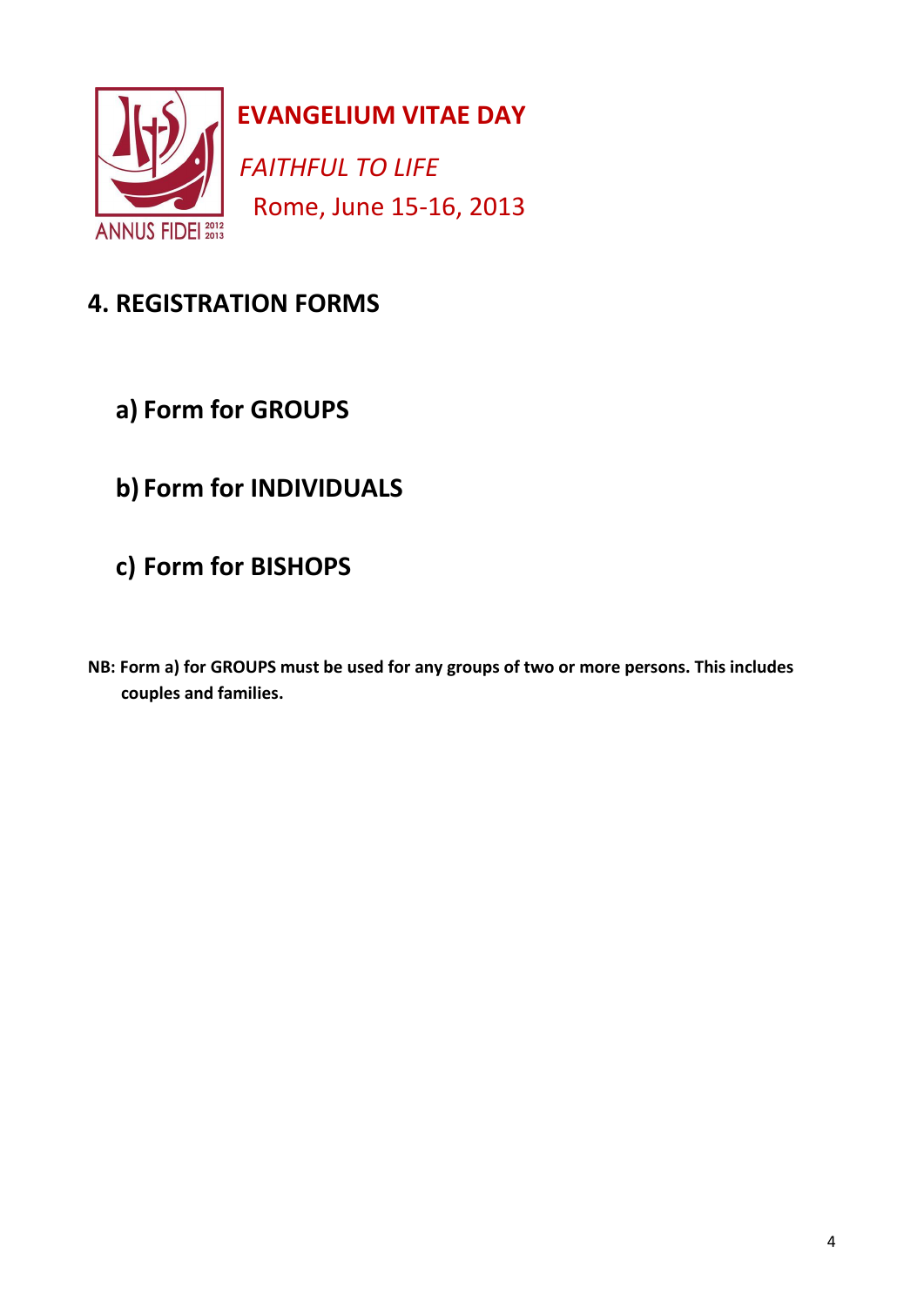a) GROUP

| <b>NAME</b>                                                                                              |
|----------------------------------------------------------------------------------------------------------|
|                                                                                                          |
| <b>ADDRESS</b>                                                                                           |
| <b>CODE</b><br><b>CITY</b>                                                                               |
| <b>STATE</b><br><b>COUNTRY</b>                                                                           |
| E-MAIL                                                                                                   |
| <b>GROUP LANGUAGE</b>                                                                                    |
| $\Box$ Italian $\Box$ French $\Box$ English $\Box$ German $\Box$ Spanish $\Box$ Portuguese $\Box$ Polish |
| $\Box$ OTHER                                                                                             |
| N°. OF GROUP PARTICIPANTS                                                                                |
| N°. OF PRIESTS  __ __  N°. OF DEACONS  __ __  N°. DISABLED  __ __                                        |
| DATE ARRIVING IN ROME     /   /     DATE DEPARTING ROME     /                                            |
| MEANS OF TRANSPORTATION                                                                                  |
| IF ARRIVING BY PLANF OR TRAIN INDICATE THE DATE AND LOCATION OF ARRIVAL:                                 |
|                                                                                                          |
|                                                                                                          |
| ARRIVING IN ROME, TRANSPORTATION TO LODGING IS THE RESPONSIBILITY OF EACH GROUP.                         |
| <b>GROUP LEADER</b>                                                                                      |
| <b>LAST NAME</b>                                                                                         |
| <b>FIRST NAME</b>                                                                                        |
| <b>ADDRESS</b>                                                                                           |
| <b>CODE</b><br><b>CITY</b>                                                                               |
| <b>STATE</b><br><b>COUNTRY</b>                                                                           |
| ON (DD/MM/YY)  <br><b>BORN IN</b>                                                                        |
| <b>NATIONALITY</b>                                                                                       |
| <b>COUNTRY CODE</b><br>TEL.                                                                              |
| <b>FAX</b>                                                                                               |
| <b>CELL NUMBER</b>                                                                                       |
| E-MAIL                                                                                                   |
| <b>DOCUMENT</b><br>◯ IDENTITY CARD<br>N.<br>$\bigcirc$ PASSAPORT                                         |
| DATE OF ISSUE (DD/MM/YY)  <br>DATE OF EXPIRATION (DD/MM/YY)                                              |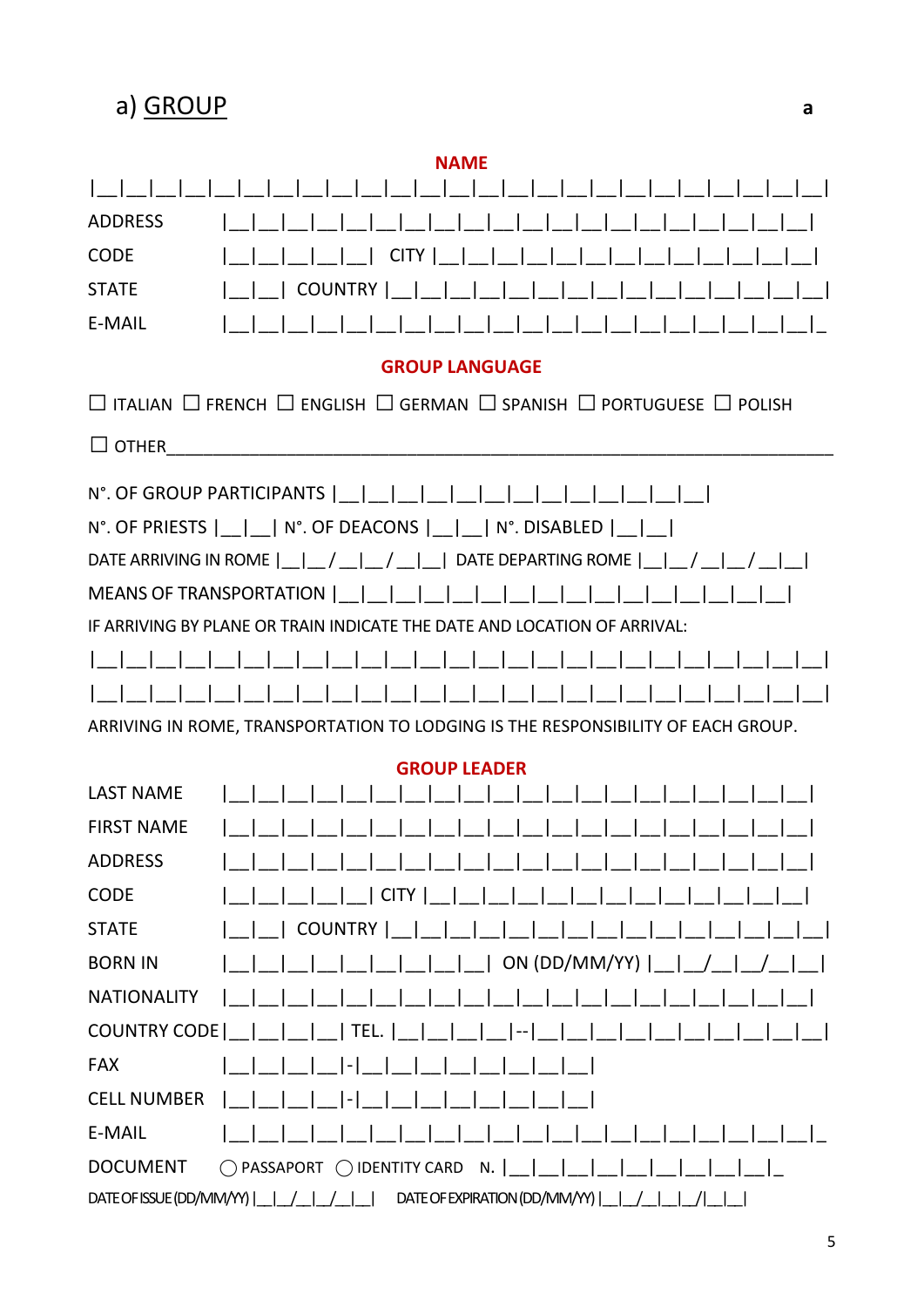### **WE WISH TO PARTICIPATE IN THE FOLLOWING EVENTS:**

*(Please mark those events that you would like to participate in and the total number of participants for each event.)*

| П            | PILGRIMAGE TO THE TOMB OF PETER - SATURDAY<br>(June 15, 2013)                        | $N^{\circ}$ . Persons $  \cdot  $ |
|--------------|--------------------------------------------------------------------------------------|-----------------------------------|
| $\Box$       | <b>CONFERENCE ON EVANGELIUM VITAE (Italian) -</b><br><b>SATURDAY (June 15, 2013)</b> | $N^{\circ}$ . Persons $  \cdot  $ |
| $\Box$       | <b>CONFERENCE ON EVANGELIUM VITAE (English) -</b><br>SATURDAY (June 15, 2013)        | $N^{\circ}$ . Persons $  \cdot  $ |
| $\Box$       | <b>CONFERENCE ON EVANGELIUM VITAE (French) -</b><br>SABTURDAY (15 Giugno 2013)       | $N^{\circ}$ . Persons $ \_ $      |
| $\Box$       | <b>CONFERENCE ON EVANGELIUM VITAE (Polish) -</b><br><b>SATURDAY (June 15, 2013)</b>  | $N^{\circ}$ . Persons $  \cdot  $ |
| $\Box$       | <b>EUCHARISTIC ADORATION (ITALIAN) - SATURDAY</b><br>(June 15, 2013)                 | $N^{\circ}$ . Persons $  \cdot  $ |
| $\Box$       | <b>EUCHARISTIC ADORATION (ENGLISH) - SATURDAY</b><br>(June 15, 2013)                 | $N^{\circ}$ . Persons $  \cdot  $ |
| $\Box$       | <b>EUCHARISTIC ADORATION (FRENCH) - SATURDAY</b><br>(June 15, 2013)                  | $N^{\circ}$ . Persons $  \cdot  $ |
| $\Box$       | EUCHARISTIC ADORATION (POLISH) - SATURDAY (June N°. Persons      <br>15, 2013)       |                                   |
| $\Box$       | <b>PROCESSION WITH CANDLE LIGHT VIGIL - SATURDAY</b><br>(June 15, 2013)              | $N^{\circ}$ . Persons $  \cdot  $ |
| $\mathbf{L}$ | <b>MASS WITH THE HOLY FATHER - SUNDAY MORNING</b><br>(June 16,2013)                  | $N^{\circ}$ . Persons $  \cdot  $ |

TOTAL NUMBER OF PERSONS  $|\_| = |\_| = |\_$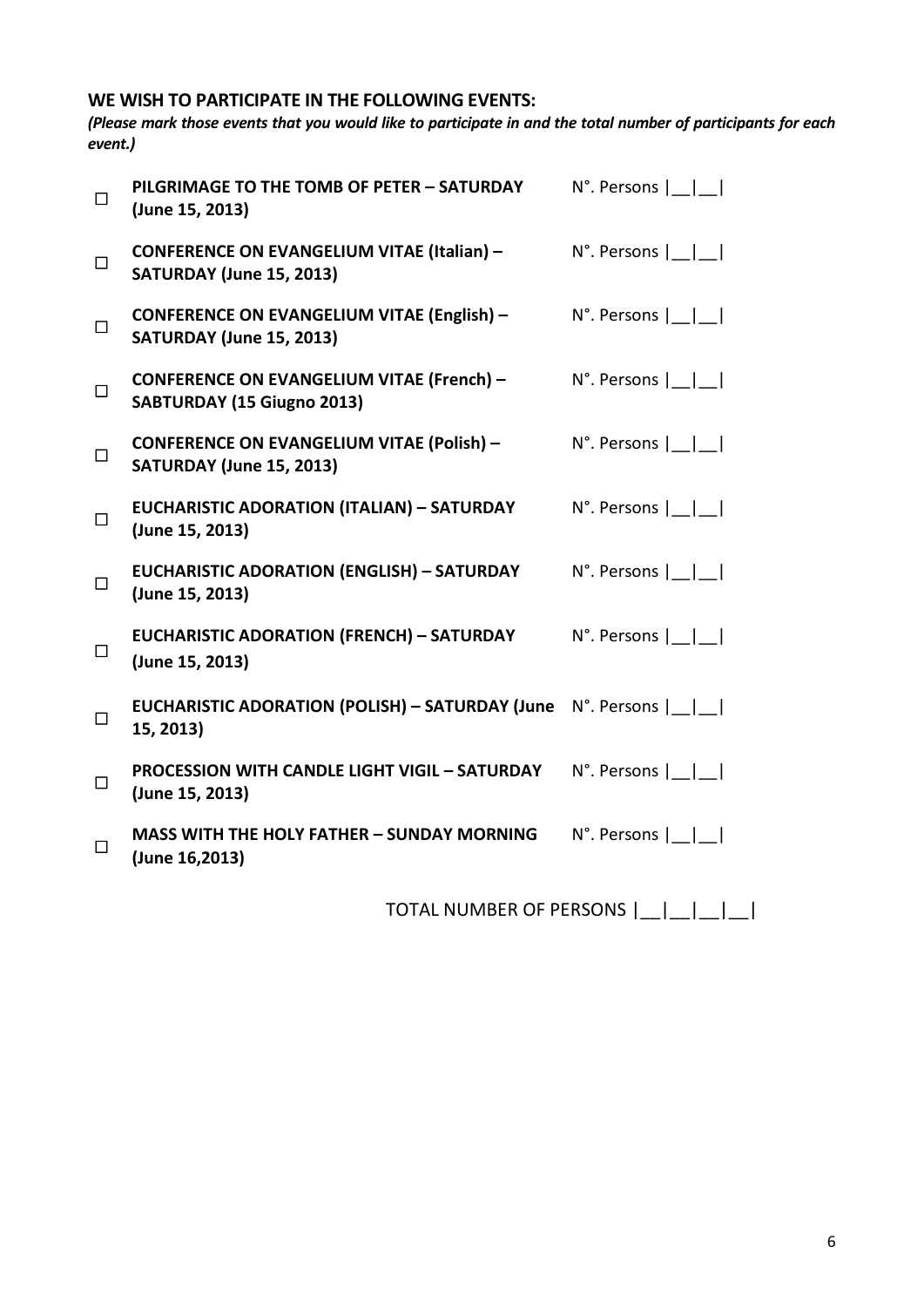# **We do not wish to select one of the proposals offered for accommodations in Rome.**

**We wish to select the following proposal.**

|                      | $\Box$ Religious Institute $N^{\circ}$ . Persons $ \Box  \Box  \ N^{\circ}$ . DOUBLE $ \Box  \Box  \Box $           |
|----------------------|---------------------------------------------------------------------------------------------------------------------|
|                      | $\Box$ Hotel, 3 star N°. Persons $ \_ \_ \_ \$ N°. DOUBLE $ \_ \_ \_ \$ N°. SINGOL $ \_ \_ \_$                      |
| $\Box$ Hotel, 4 star | $N^{\circ}$ . Persons $ $ $ $ $ $ $ $ $N^{\circ}$ . DOUBLE $ $ $ $ $ $ $ $ $ $ $N^{\circ}$ . SINGOL $ $ $ $ $ $ $ $ |
|                      | $\Box$ Religious House $\land$ N°. Persons $\vert \vert \vert \vert \land$ N°. DOUBLE $\vert \vert \vert \vert$     |

**NB: This form must be used for any combination of two or more persons and this includes couples.**

**DATE\_\_\_\_\_\_\_\_\_\_\_\_\_\_\_ SIGNATURE \_\_\_\_\_\_\_\_\_\_\_\_\_\_\_\_\_\_\_\_\_\_\_\_\_\_\_\_\_\_\_\_\_\_\_\_\_\_\_\_\_\_\_\_\_\_**

*The processing of all personal information is done manually or electronically and follows the strict institutional guidelines of ORP in order to guarantee the security and confidentiality of all information submitted.*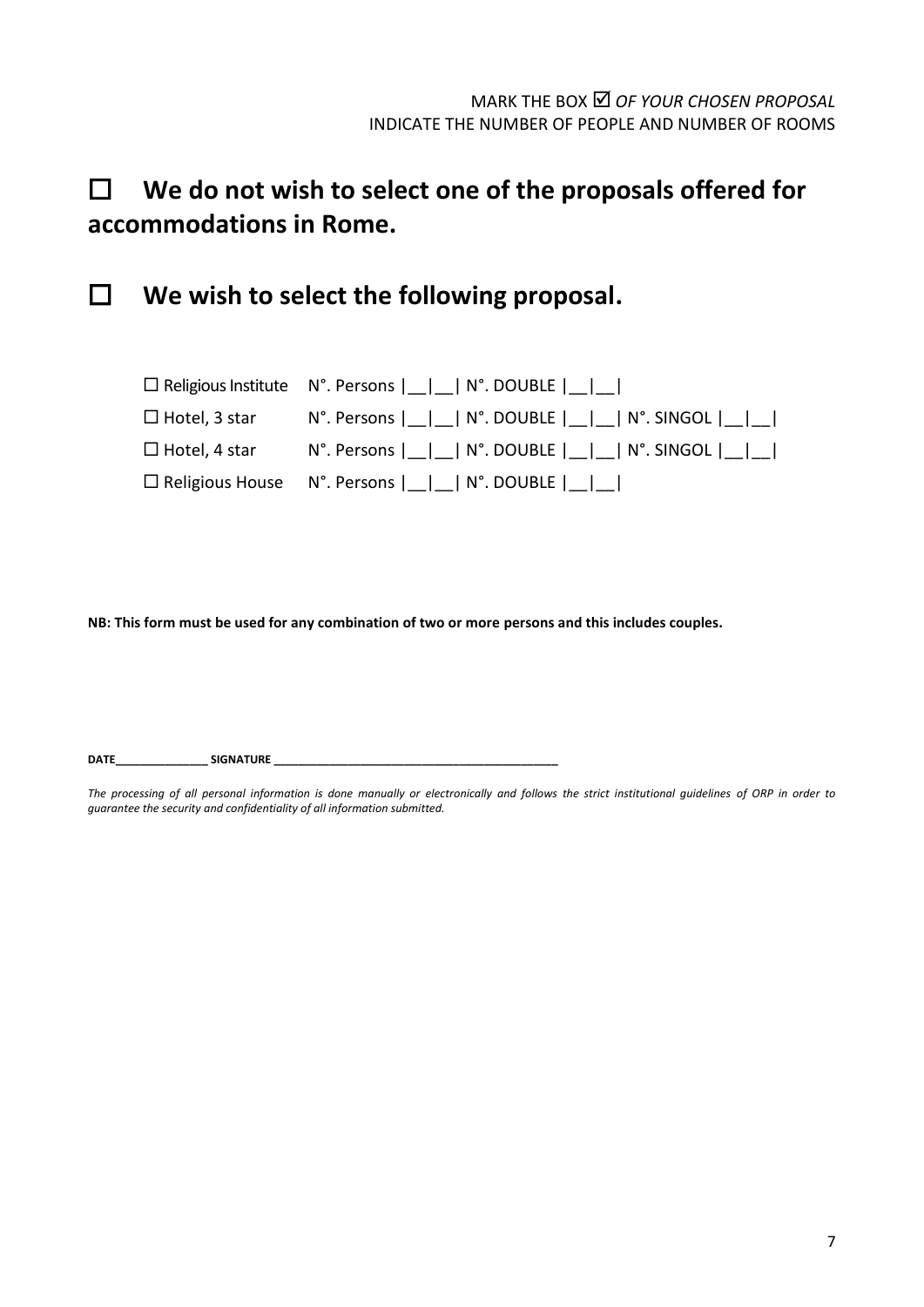## b) **INDIVIDUALS**

| <b>LAST NAME</b>                                          |                                                               |  |  |  |  |
|-----------------------------------------------------------|---------------------------------------------------------------|--|--|--|--|
| <b>FIRST NAME</b>                                         |                                                               |  |  |  |  |
| <b>ADDRESS</b>                                            |                                                               |  |  |  |  |
| <b>CODE</b>                                               | CITY                                                          |  |  |  |  |
| <b>STATE</b>                                              | <b>COUNTRY</b>                                                |  |  |  |  |
| <b>BORN IN</b>                                            | ON (DD/MM/YY) $\vert$ _                                       |  |  |  |  |
| <b>NATIONALITY</b>                                        |                                                               |  |  |  |  |
| <b>COUNTRY CODE</b>                                       | $ $ TEL. $ $<br>$ -1$                                         |  |  |  |  |
| <b>FAX</b>                                                | $\overline{a}$                                                |  |  |  |  |
| <b>CELL NUMBER</b>                                        | $\overline{a}$                                                |  |  |  |  |
| <b>SECOND NUMBER</b>                                      | $\mathsf{I}$ –                                                |  |  |  |  |
| E-MAIL                                                    |                                                               |  |  |  |  |
| <b>DOCUMENT</b>                                           | $\bigcirc$ IDENTITY CARD N°. $\bigcup$<br>$\bigcap$ PASSAPORT |  |  |  |  |
| DATE OF ISSUE (DD/MM/YY)<br>DATE OF EXPIRATION (DD/MM/YY) |                                                               |  |  |  |  |

## FOR CLERICS: □ Priest □ Deacon

(please indicate your diocese or religious community)

### **GRUPPO LINGUISTICO**

 $\Box$  Italian  $\Box$  French  $\Box$  English  $\Box$  German  $\Box$  Spanish  $\Box$  Portuguese  $\Box$  Polish

 $\Box$  OTHER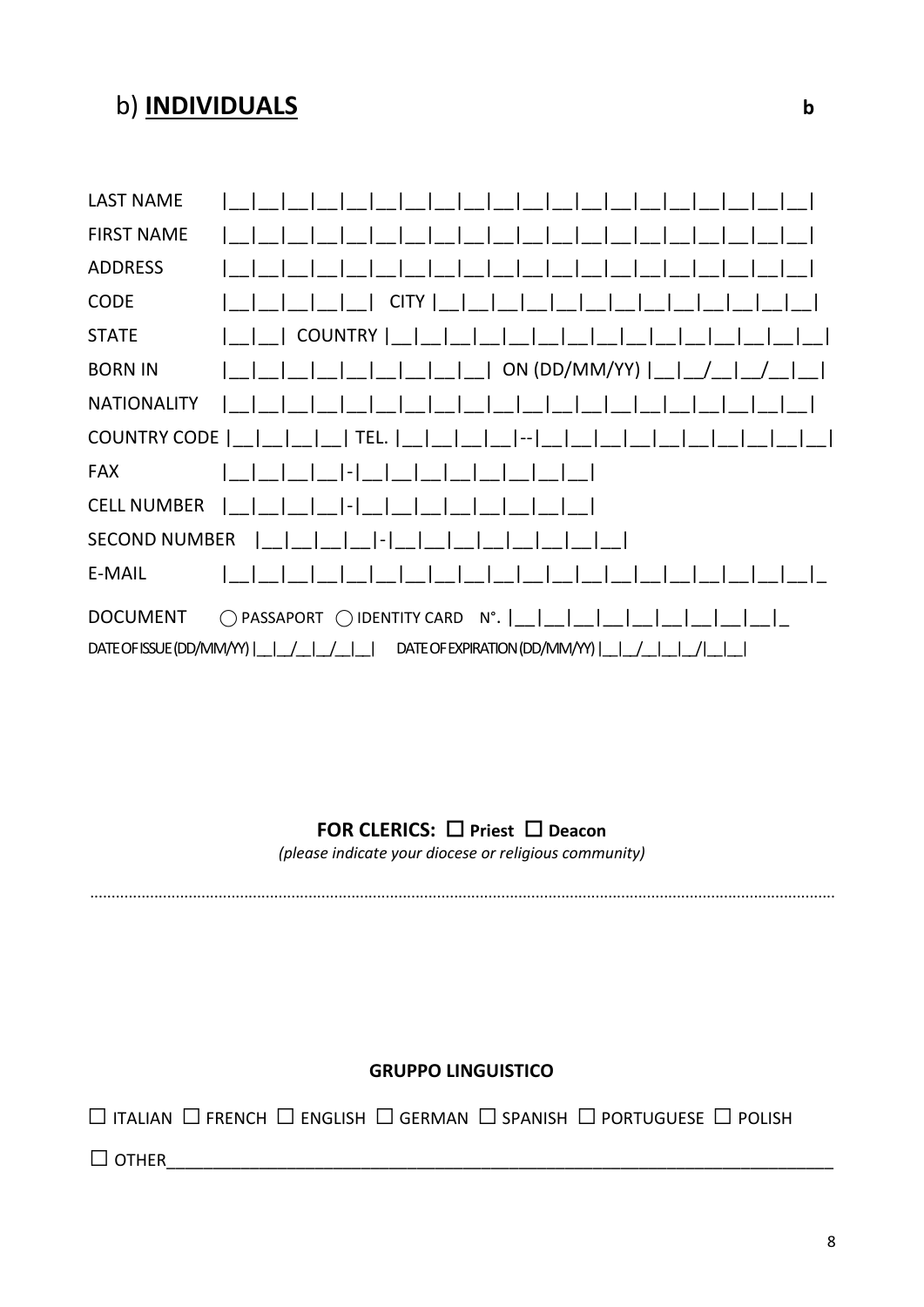#### **I WISH TO PARTICIPATE IN THE FOLLOWING EVENTS:**

*(Please mark those events that you would like to participate in)*

- $\Box$ **PILGRIMAGE TO THE TOMB OF PETER – SATURDAY (June 15, 2013)**
- $\Box$ **CONFERENCE ON EVANGELIUM VITAE (Italian) – SATURDAY (June 15, 2013)**
- $\Box$ **CONFERENCE ON EVANGELIUM VITAE (English) – SATURDAY (June 15, 2013)**
- $\Box$ **CONFERENCE ON EVANGELIUM VITAE (French) – SABTURDAY (15 Giugno 2013)**
- $\Box$ **CONFERENCE ON EVANGELIUM VITAE (Polish) – SATURDAY (June 15, 2013)**
- $\Box$ **EUCHARISTIC ADORATION (ITALIAN) – SATURDAY (June 15, 2013)**
- $\Box$ **EUCHARISTIC ADORATION (ENGLISH) – SATURDAY (June 15, 2013)**
- $\Box$ **EUCHARISTIC ADORATION (FRENCH) – SATURDAY (June 15, 2013)**
- $\Box$ **EUCHARISTIC ADORATION (POLISH) – SATURDAY (June 15, 2013)**
- $\Box$ **PROCESSION WITH CANDLE LIGHT VIGIL – SATURDAY (June 15, 2013)**
- $\Box$ **MASS WITH THE HOLY FATHER – SUNDAY MORNING (June 16,2013)**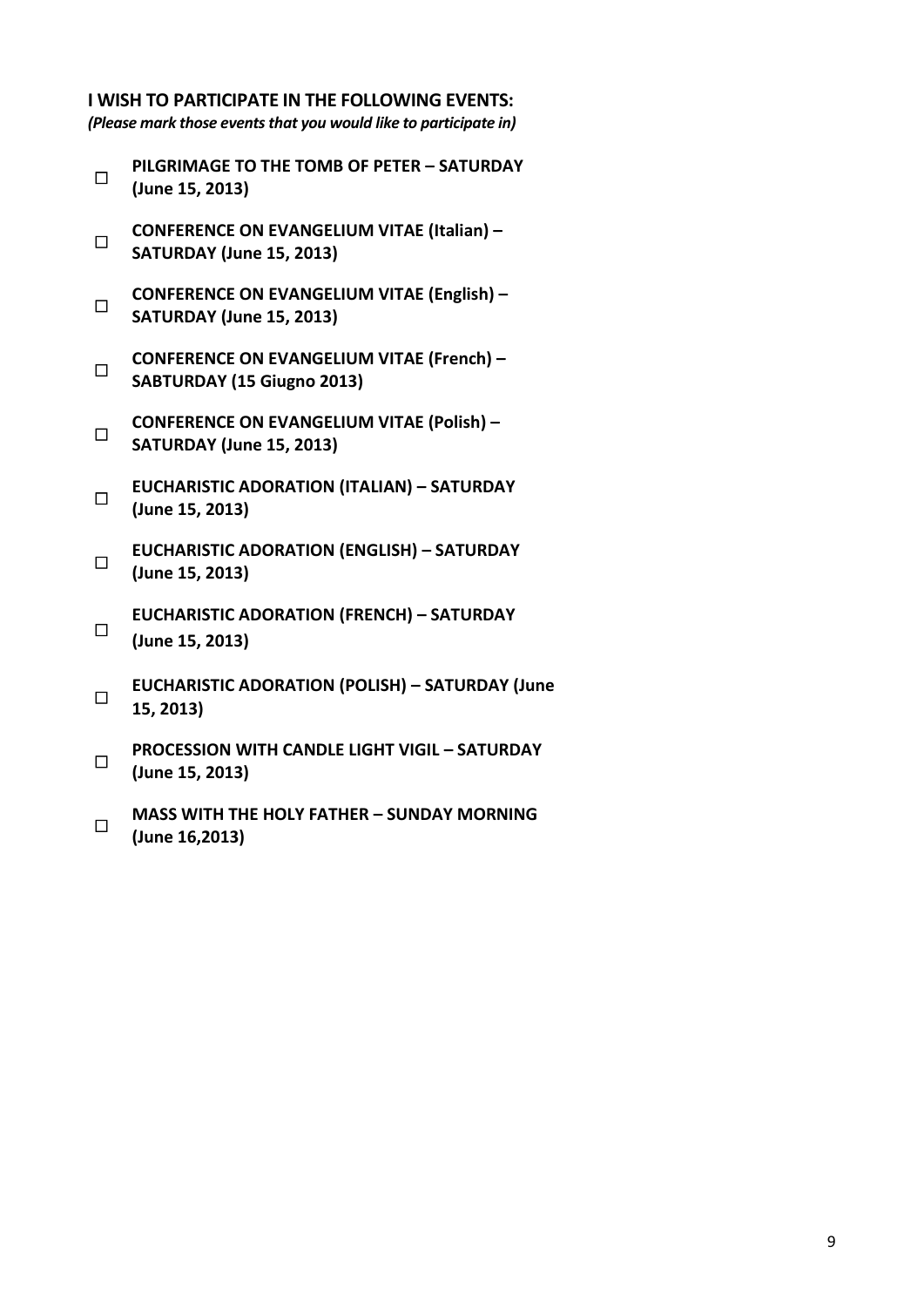# **I do not wish to select one of the proposals offered for accommodations in Rome.**



**I wish to select the following proposal.**

- $\square$  Religious Institute
- $\Box$  Hotel, 3 star
- $\Box$  Hotel, 4 star
- $\square$  Religious House

**NB: This form must be used only for a single registrant. Couples must use form a) for GROUPS.**

**DATE\_\_\_\_\_\_\_\_\_\_\_\_\_\_\_ SIGNATURE \_\_\_\_\_\_\_\_\_\_\_\_\_\_\_\_\_\_\_\_\_\_\_\_\_\_\_\_\_\_\_\_\_\_\_\_\_\_\_\_\_\_\_\_\_\_**

*The processing of all personal information is done manually or electronically and follows the strict institutional guidelines of ORP in order to guarantee the security and confidentiality of all information submitted.*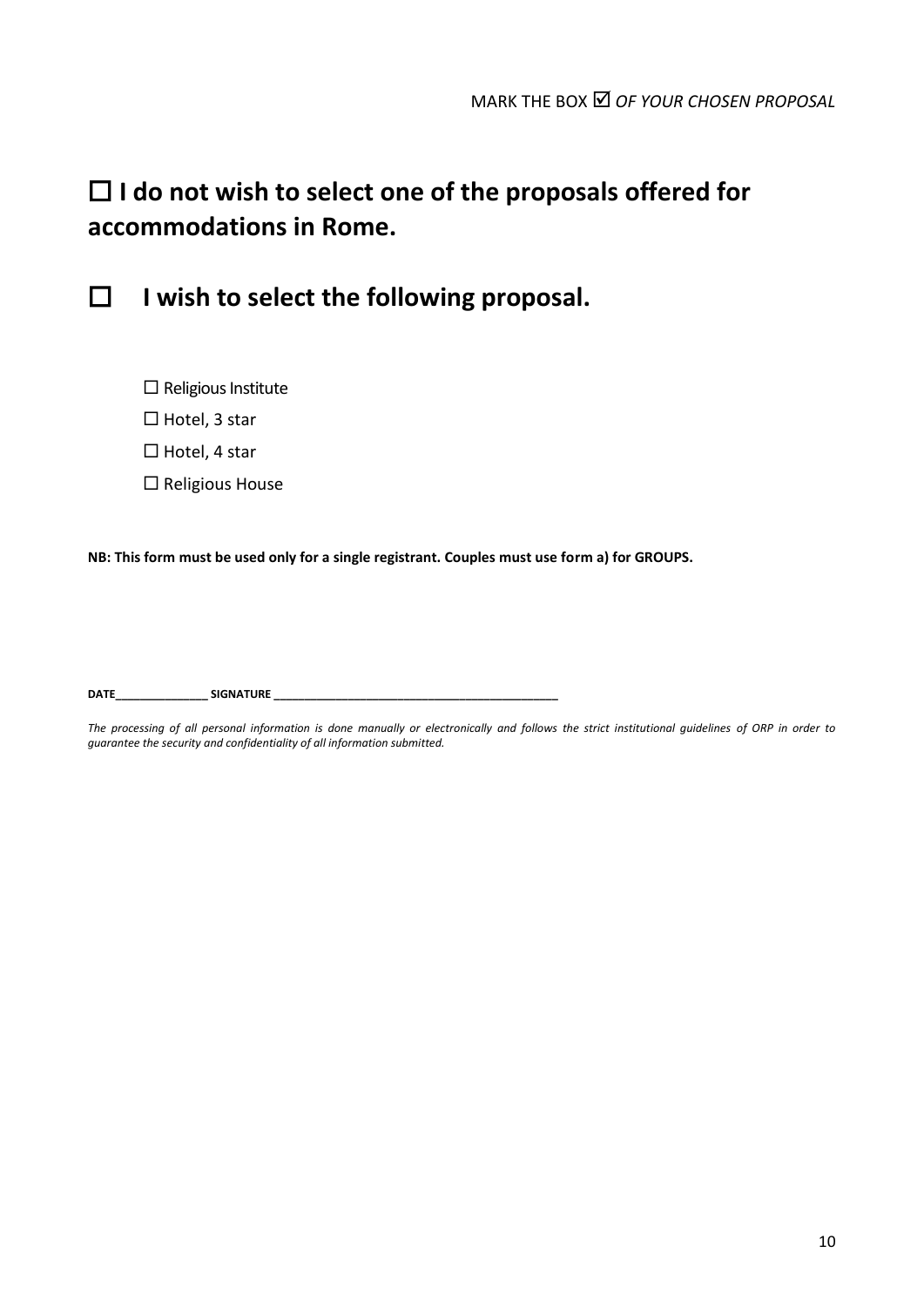# c) **BISHOPS c**

### **NAME OF DIOCESE**

.................................................................................................................................................................

| <b>LAST NAME</b>         |                                                |
|--------------------------|------------------------------------------------|
| <b>FIRST NAME</b>        |                                                |
| <b>ADDRESS</b>           |                                                |
| <b>CODE</b>              | CITY                                           |
| <b>STATE</b>             | NATIONALITY                                    |
| <b>BORN IN</b>           | ON (DD/MM/YY) $\vert$ __                       |
| <b>NATIONALITY</b>       |                                                |
| <b>COUNTRY CODE</b>      | TEL. <br>$ - $                                 |
| <b>FAX</b>               | $ - $                                          |
| <b>CELL NUMBER</b>       | $\overline{a}$                                 |
| <b>OTHER NUMBER</b>      | $\overline{\phantom{a}}$                       |
| E-MAIL                   |                                                |
| <b>DOCUMENT</b>          | IDENTITY CARD N.<br>$\bigcap$ PASSAPORT<br>( ) |
| DATE OF ISSUE (DD/MM/YY) | DATE OF EXPIRATION (DD/MM/YY)                  |

### **LANGUAGE GROUP**

|              |  |  | $\Box$ Italian $\Box$ French $\Box$ English $\Box$ German $\Box$ Spanish $\Box$ Portuguese $\Box$ Polish |  |
|--------------|--|--|----------------------------------------------------------------------------------------------------------|--|
| $\Box$ OTHER |  |  |                                                                                                          |  |

#### *PLEASE REMEMBER*

#### **BISHOPS ARE ASKED TO BRING A WHITE MITRE.**

THE POSSIBILITY TO CONCELEBRATE WITH THE HOLY FATHER IS THE COMPETENCY OF THE OFFICE OF LITURGICAL CELEBRATION OF THE HOLY FATHER. FURTHER INFORMATION WILL BE PROVIDED.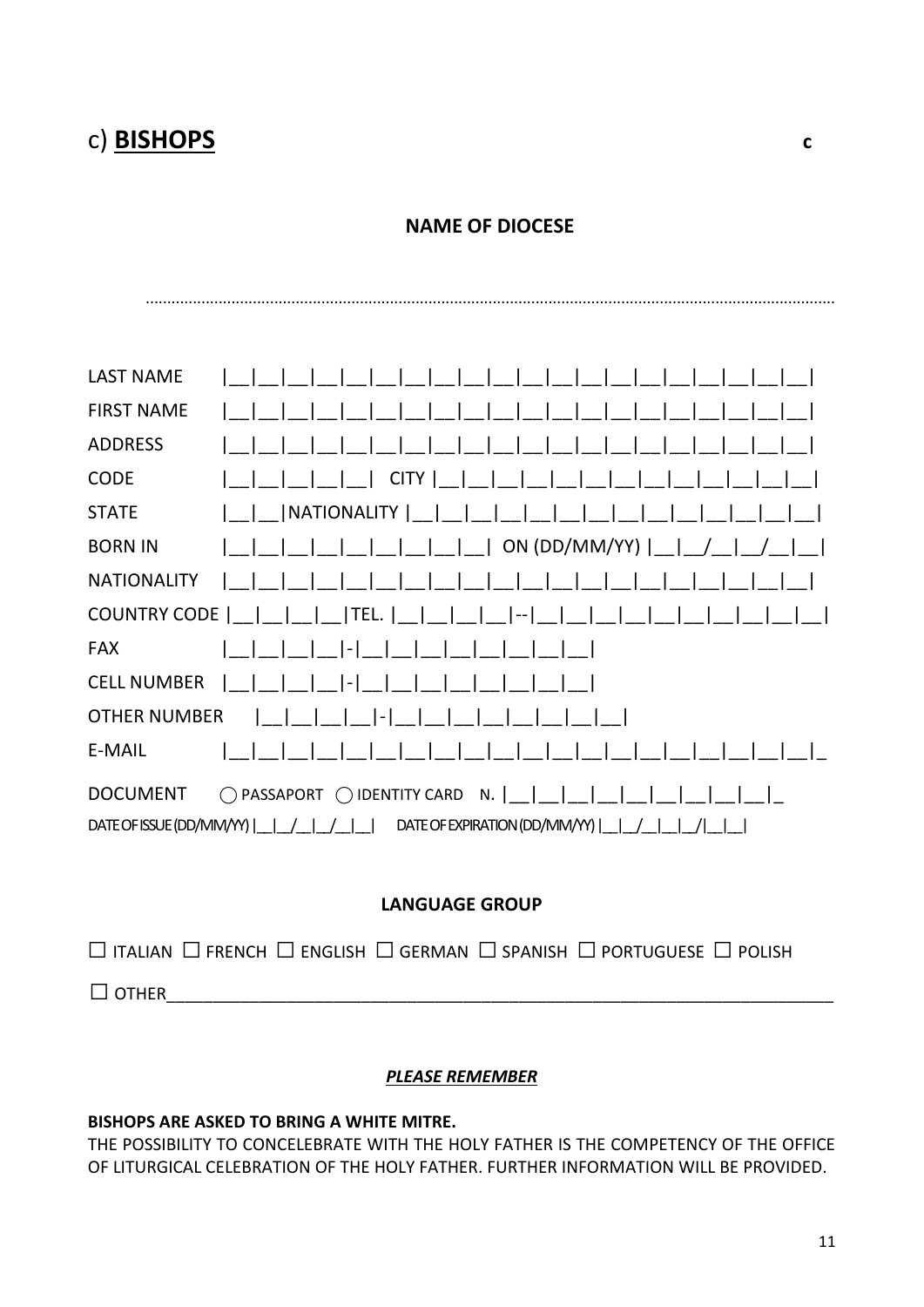### **I WISH TO PARTICIPATE IN THE FOLLOWING EVENTS:**

*(Please mark those events that you would like to participate in)*

- $\Box$ **PILGRIMAGE TO THE TOMB OF PETER – SATURDAY (June 15, 2013)**
- $\Box$ **CONFERENCE ON EVANGELIUM VITAE (Italian) – SATURDAY (June 15, 2013)**
- $\Box$ **CONFERENCE ON EVANGELIUM VITAE (English) – SATURDAY (June 15, 2013)**
- $\Box$ **CONFERENCE ON EVANGELIUM VITAE (French) – SABTURDAY (15 Giugno 2013)**
- $\Box$ **CONFERENCE ON EVANGELIUM VITAE (Polish) – SATURDAY (June 15, 2013)**
- $\Box$ **EUCHARISTIC ADORATION (ITALIAN) – SATURDAY (June 15, 2013)**
- $\Box$ **EUCHARISTIC ADORATION (ENGLISH) – SATURDAY (June 15, 2013)**
- $\Box$ **EUCHARISTIC ADORATION (FRENCH) – SATURDAY (June 15, 2013)**
- $\Box$ **EUCHARISTIC ADORATION (POLISH) – SATURDAY (June 15, 2013)**
- $\Box$ **PROCESSION WITH CANDLE LIGHT VIGIL – SATURDAY (June 15, 2013)**
- $\Box$ **MASS WITH THE HOLY FATHER – SUNDAY MORNING (June 16,2013)**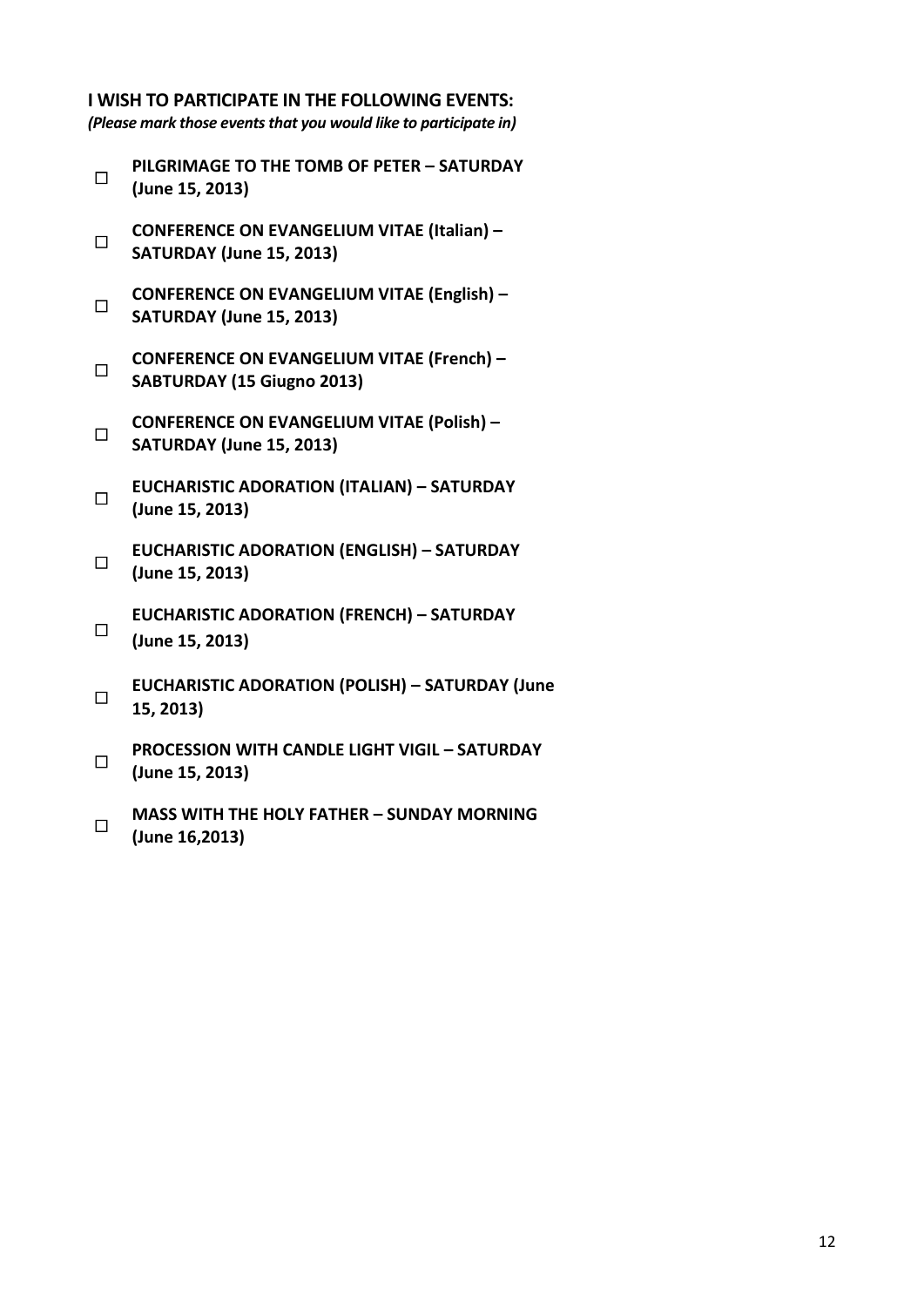# **I do not wish to select one of the proposals offered for accommodations in Rome.**



**I wish to select the following proposal.**

- $\square$  Religious Institute
- $\Box$  Hotel, 3 star
- $\Box$  Hotel, 4 star
- $\square$  Religious House

**DATE\_\_\_\_\_\_\_\_\_\_\_\_\_\_\_ SIGNATURE \_\_\_\_\_\_\_\_\_\_\_\_\_\_\_\_\_\_\_\_\_\_\_\_\_\_\_\_\_\_\_\_\_\_\_\_\_\_\_\_\_\_\_\_\_\_**

*The processing of all personal information is done manually or electronically and follows the strict institutional guidelines of ORP in order to guarantee the security and confidentiality of all information submitted.*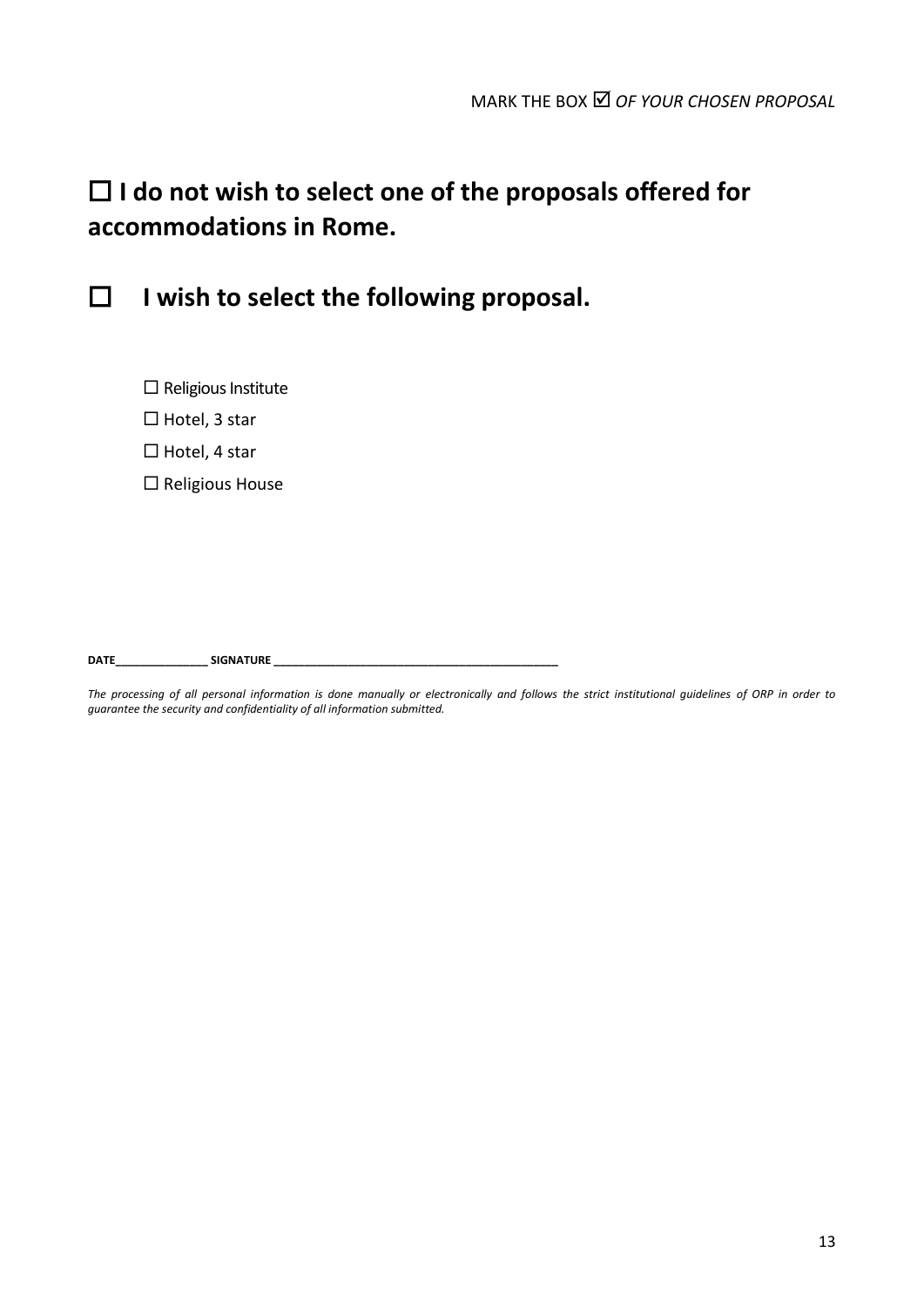## **PRACTICAL INFORMATION**

#### **REGISTRATION FOR THE EVANGELIUM VITAE CELEBRATION**

It is mandatory that everyone register, and this includes also those who only wish to attend Mass with the Holy Father in St. Peter's Square on Sunday, June 16.

The registration forms for Groups, Individuals or Bishops must be received by the Organizing Secretariat by **THURSDAY, MAY 30, 2013**.

You can register:

- $\rightarrow$  ONLINE [www.annusfidei.va;](http://www.annusfidei.va/)
- $\rightarrow$  FAX +39.06.69880513:
- $\rightarrow$  E-mail [registration@annusfidei.va](mailto:registration@annusfidei.va):

#### **FOR CLERICS**

FOR THE **EUCHARISTIC CELEBRATIONS**, ALL DEACONS AND PRIESTS ARE ASKED TO BRING AN **ALB, WHITE STOLE AND CELEBRET.**

#### **BISHOPS ARE ASKED TO BRING A WHITE MITRE**.

THE POSSIBILITY TO CONCELEBRATE WITH THE HOLY FATHER IS THE COMPETENCY OF THE OFFICE OF LITURGICAL CELEBRATION OF THE HOLY FATHER. FURTHER INFORMATION WILL BE PROVIDED.

#### **PROPOSALS FOR ACCOMMODATIONS IN ROME OFFERED BY OPERA ROMANA PELLEGRINAGGI**

In order to reserve accommodations in Rome (Section 3 of these packet), it is necessary to contact the Operations Office of ORP directly by phone at +39.06.69896.373 – Fax. +39.06.69880513; or by email [annusfidei@orpnet.org.](mailto:annusfidei@orpnet.org)

In order to extend the number of days that you would like to stay in Rome, please indicate this information to Opera Romana Pellegrinaggi.

**It is best to reserve your accommodations as early as possible:** Priority for accommodations will be given to those who register first. Please keep in mind that this period in Rome is the high tourist season and, thus, it will be difficult to make arrangements at the last minute.

A NOTE OF CONFIRMATION will be sent to all those reserving services in Rome.

The reservation of services will only be confirmed upon the receipt of the full payment, as indicated in the section of this document on the Proposals for Services.

#### **PAYMENTS CAN BE MADE:**

- directly to the Offices of the Opera Romana Pellegrinaggi;
- through bank transfer, indicating the reason for payment *Year of Faith Evangelium Vitae –* **and include the number assigned when reserving your accommodations**, and state that the recipient of the funds is the Opera Romana Pellegrinaggi. Please use one of the bank accounts below:

MONTE PASCHI SIENA

cod IBAN: IT 39 J 01030 03241 000000013068 – cod SWIFT: PASCITM1R41

#### UNICREDIT BANCA DI ROMA

cod IBAN: IT 66 A 02008 05181 000400530159 – cod SWIFT: UNCRITM1B44